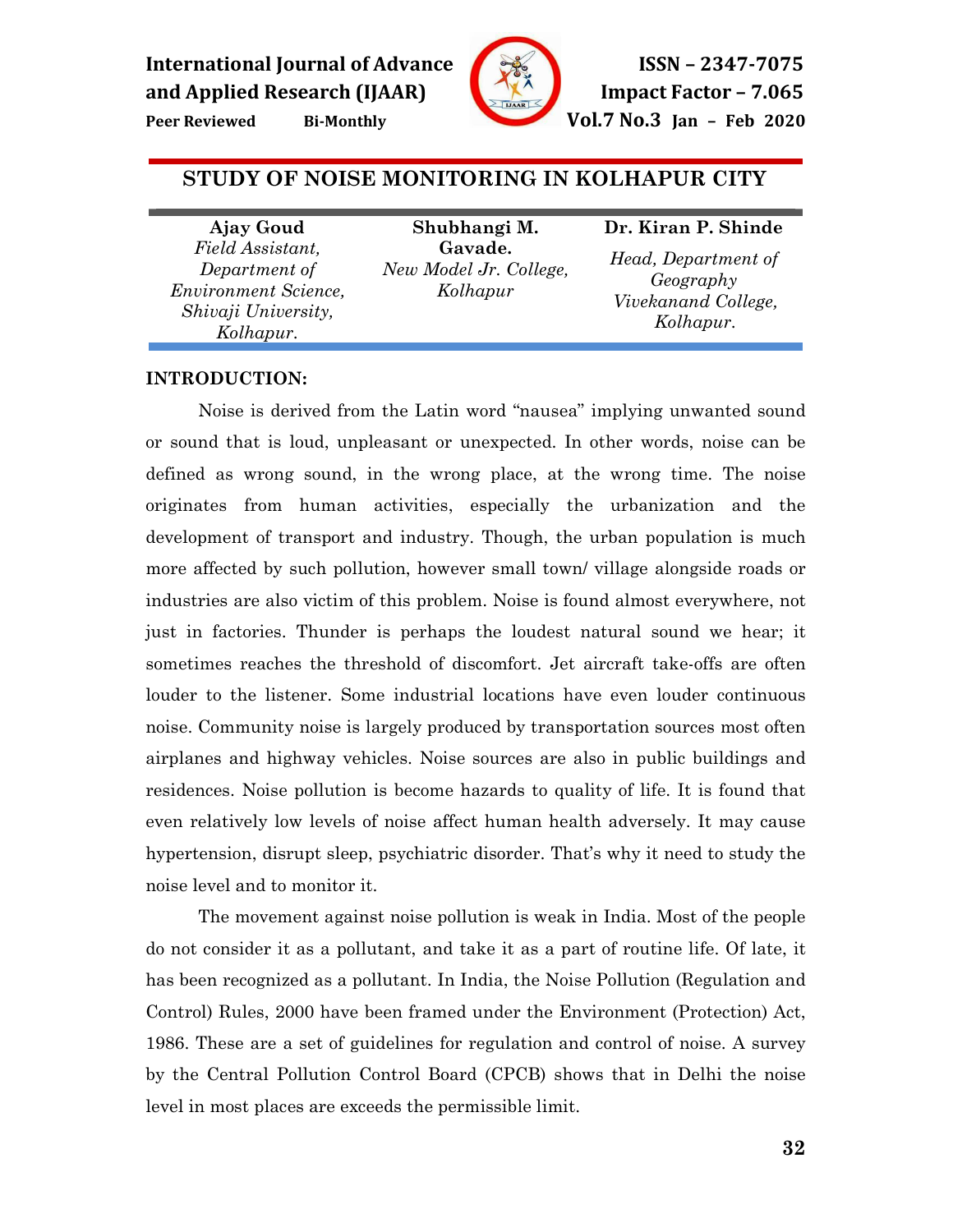Evidently, noise pollution has assumed alarming proportions affecting adversely the efficiency of various population mental health and general quality of life. Moreover, it is becoming a problem of law and order with the growing number of complaints to police and administration unless and unit, measures are taken to control the level of noise the ongoing urbanization and industrialization may complicate the problem much that it becomes incurable.

The present study indicates that the noise level in Kolhapur city during festivals increased more than the previous years' noise level was above the limits decided by CPCB India for urban area. Noise can adversely affect general health and well-being in the same manner as chronic stress. Noise pollution is a result of human misbehaviour all over the world.Though the subject is unseen we observed many people who have got severely affected not only physical health problems but also emotional and behaviour changes due to constant influences of noise. It is observed the way noise levels are increasing during these festivals. It seems we enjoy the sound. Though it has harmful effects on human health and environment. Therefore, the topic of noise monitoring of Kolhapur city during festival was chosen for the present study

### **OBJECTIVES:**

- 1. To study the noise level in Kolhapur city.
- 2. To find out the noise level during different festivals in Kolhapur city.
- 3. To study the noise level with zone wise as per CPCB (Central Pollution Control Board) India's standard

# **STUDY AREA:**

 The research work was carried out at Kolhapur city under the Kolhapur district of Maharashtra state. Which close to Konkan cost which is connected by 12 Ghats going through Western Ghats like Anuskura, Amba, Phonda, Amboli, Bavada and Shivgarh etc. Kolhapur city is situated on the bank of perennial river Panchganga. Kolhapur is one of the major fast growing urban centre in Maharashtra state. As per the 2011 Census of India Kolhapur city has ground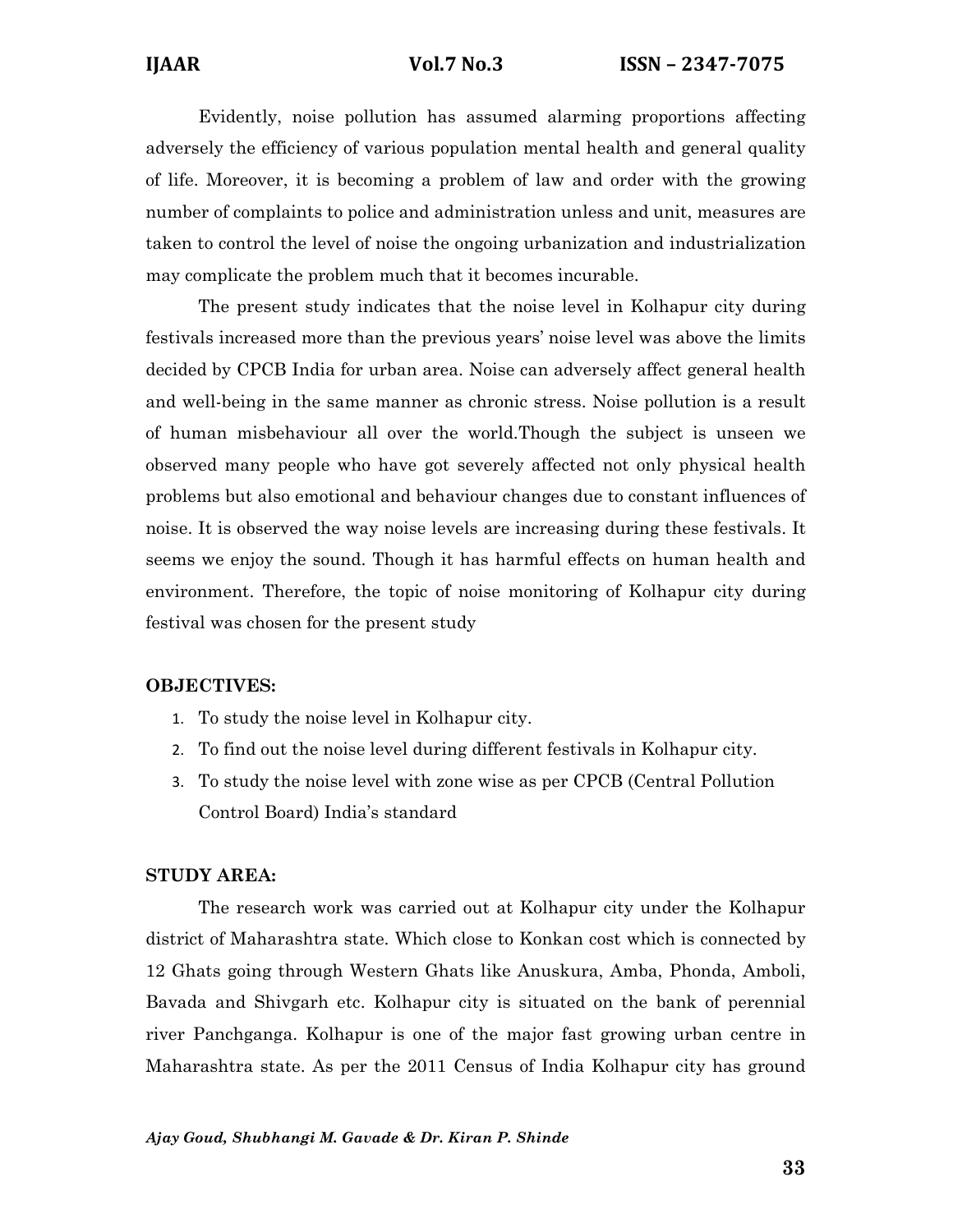5,49,283 population.Following location in Kolhapur city are studied during survey which classified in different zones as shown in the table no.1

| Sr.            | Zone             |                 |           |             |  |  |  |  |  |  |
|----------------|------------------|-----------------|-----------|-------------|--|--|--|--|--|--|
| N <sub>o</sub> | Residential      | Commercial      | Silent    | Industrial  |  |  |  |  |  |  |
| $\mathbf{1}$   | Rajarampuri      | Rajarampuri     | C.P. R    | Y.P.Powar   |  |  |  |  |  |  |
|                |                  |                 |           | Nagar       |  |  |  |  |  |  |
| $\overline{2}$ | ShivajiVidyapith | Shahupuri       | Court     | Udyam Nagar |  |  |  |  |  |  |
| 3              | Uttareshwar      | Laxmipuri       | Collector |             |  |  |  |  |  |  |
|                |                  |                 | Office    |             |  |  |  |  |  |  |
| $\overline{4}$ | MangalwarPeth    | Mahadwar Road   |           |             |  |  |  |  |  |  |
| $\overline{5}$ | Tarabai Park     | Gujari Corner   |           |             |  |  |  |  |  |  |
| 6              | Nagala Park      | PapachiTikati   |           |             |  |  |  |  |  |  |
| 7              |                  | BinkhambiMandir |           |             |  |  |  |  |  |  |
|                |                  | MirajkarTikati  |           |             |  |  |  |  |  |  |
|                |                  | Gangawesh       |           |             |  |  |  |  |  |  |
|                |                  | BinduChowk      |           |             |  |  |  |  |  |  |

**Table No 1: List of sites of in Kolhapur city** 

Source: Field Work 2019

# **MATERIAL AND METHODS:**

# **Measurement of Noise:**

Generally Sound Level Meter (AZ6921) is an instrument used for measurement of sound (noise). These instrument measurers the sound in approximately same way as human ear perceives it i.e. in terms of pressure difference. It is sensitive to sound pressure between about 20.000 Hz. It operates over a total range of about 30 dB to 140 dB sound pressure level. Generally Sound Level Meter measures some sound level meters as linear Sound Pressure Level (SPL). The instrument used for this project is directly measure the sound in terms of Leq.

The Sound can be classified on a Disable scale according to their loudness. The decibel (dB) scale is used to measure sound level. Mathematically, the sound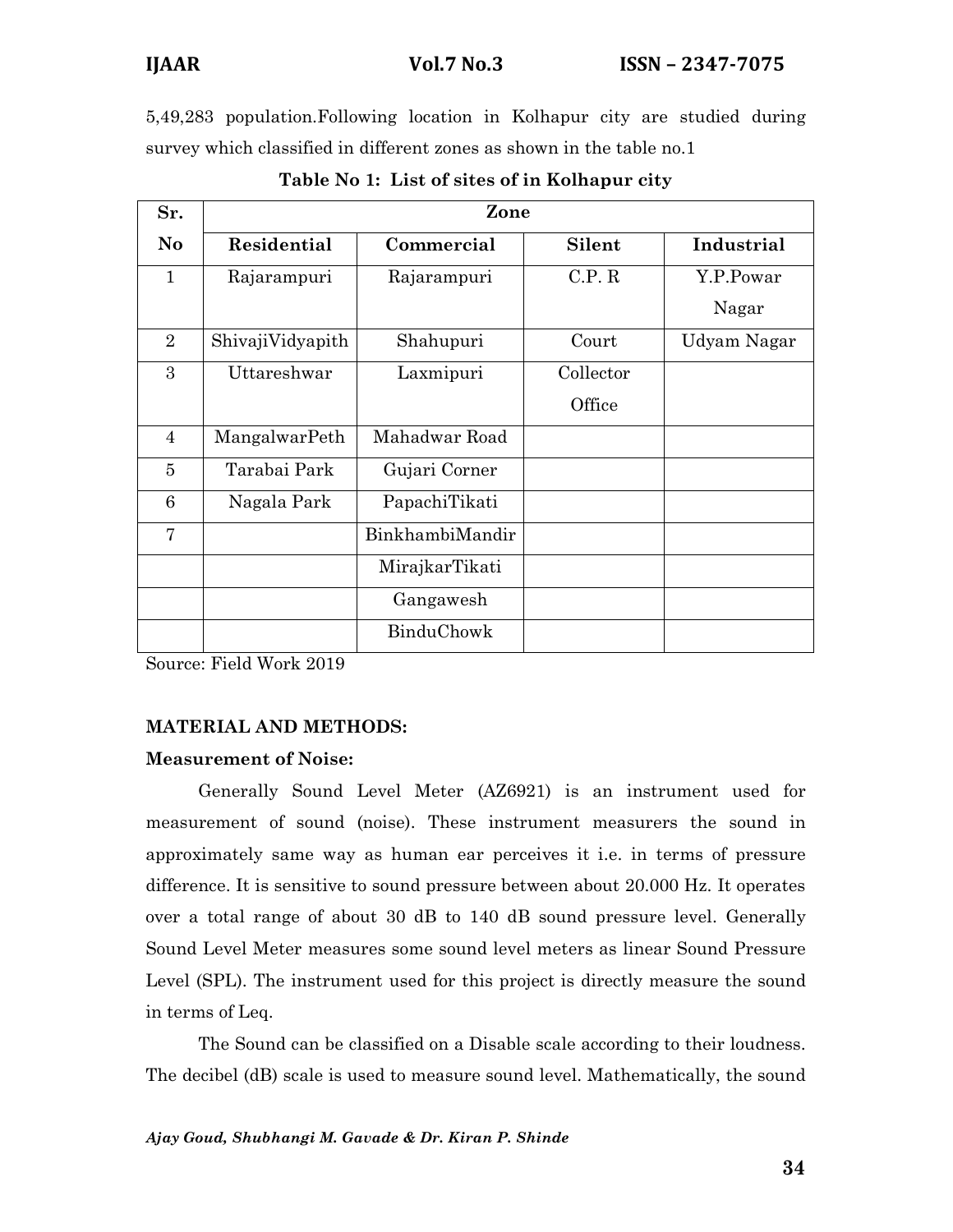pressure Level (SPL) or loudness is equal to, Disable the range of sound pressure in a logarithmic scale is convenient; the unit of SPL is the dB, described by

SPL=20 LOG10 (P/Pref) dB……. (1)

Where P is measured sound pressure, and Pref is the reference pressure ordinarily used. The customary reference pressure is 0.0002 dynes/cm2. (One standard atmosphere is equal to 1,013,250 microbars so I microbar is nearly I dyne/cm2. The reference level should always be stated when sound pressure levels are given, as dB are 0.0002 dynes/cm2.)

Sound power – the acoustic power produced by a source is described in watts. Again a logarithmic scale is used to accommodate the wide range involved, without in  $-$  conveniently clumsy figure. The unit again is the dB The PWL is expressed by

 $PLW = 10$  LOG 10 (W/W ref) or 10 log 10 (w10-12) dB……. (2)

Where W is the acoustic power in watts, and W ref is the reference level which should always be stated; the reference level ordinarily used 10-12 Watt. Since the power ratio 10-12 can also be written as 120 dB, Equation (3) is convenient to write as:

PWL= 10LOG 10W+120dB re 10-10watt……… (3)

**Formula:** 

```
□ Leq = 10 log_{10}<sup>n</sup> \sum fi 10<sup>Li/10</sup>
                              i = 1Where,
\text{Leg.} = \log equivalent
    = no. of class
\mathbf{n}fi
     = frequency or no. of observation
Li = mid value
```
Sound pressure sound power values are physical magnitudes, expressed in physical Terms. SPLs are ratio (the ratio of a measured value to a reference) expressed in logarithmic terms called dB anther terms and quantities used in noise control work will be defined as they are used. Sound pressure and sound power are basic. The ear responds to sound pressure waves, and nearly all sound magnitude measurements are in terms of sound pressure. Sound power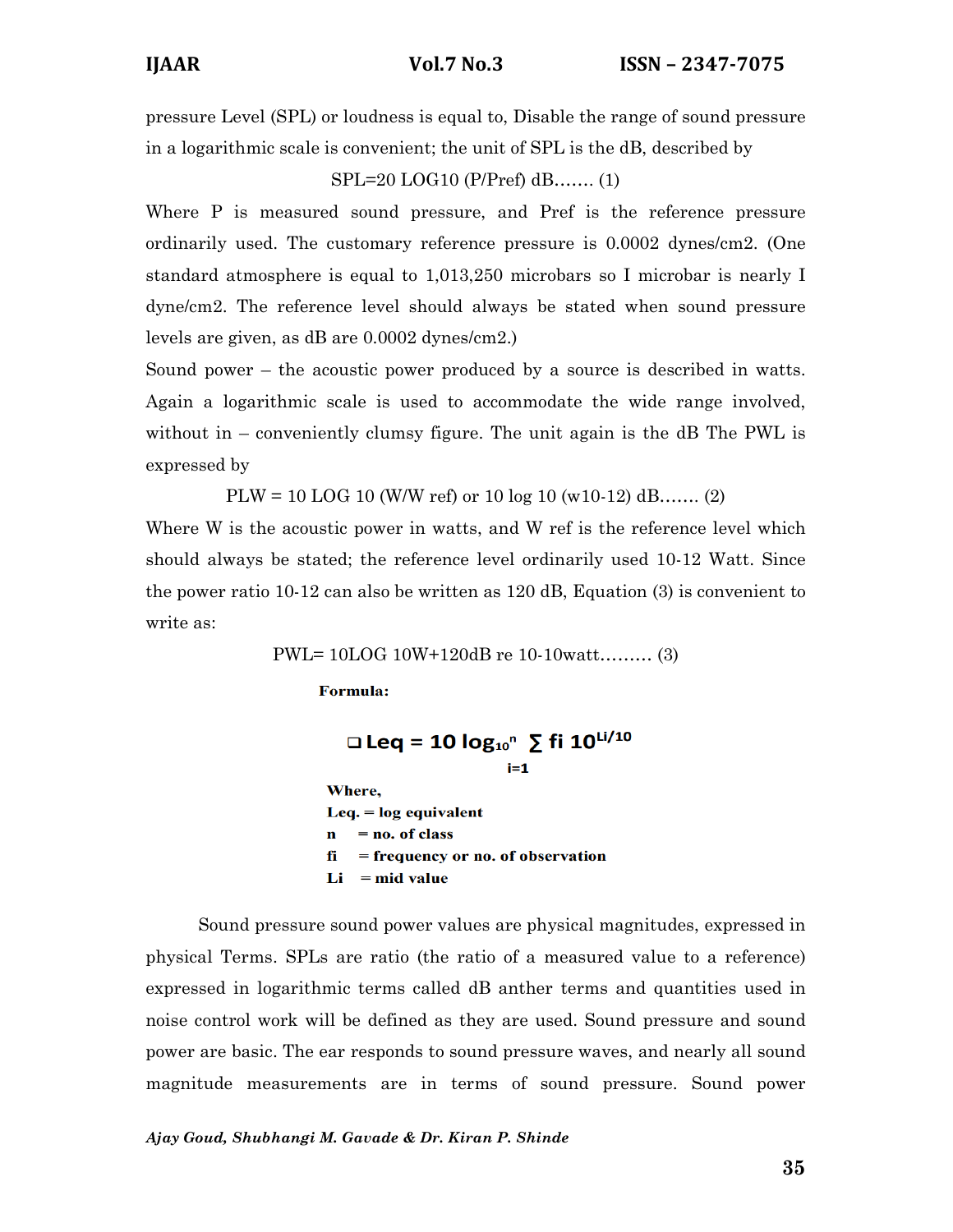determines the total noise produced by a machine and, thus, is important in machine design.

# **Noise Standards:**

The noise pollution (Regulation and control) Rules, 2000 was notified by Ministry of Environment and forest, New Delhi on 14th February, 2000. As per schedule annexed to the Rules, the ambient air quality standard in respect of noise for different areas/ zones shall be as fallows.

| <b>CPCB</b> Standards |               |                        |  |  |  |  |
|-----------------------|---------------|------------------------|--|--|--|--|
| Zone                  | Day Time (dB) | <b>Night Time (dB)</b> |  |  |  |  |
| <b>Industrial</b>     | 75            | 70                     |  |  |  |  |
| <b>Commercial</b>     | 65            | 55                     |  |  |  |  |
| <b>Residential</b>    | 55            | 45                     |  |  |  |  |
| <b>Silent</b>         | 50            | 40                     |  |  |  |  |

The limit in dB denotes the time – weighted average of the level of sound in decibels on Scale A which is relatable to human hearing. Source: Environment (Protection) Act, 1986 as amended in 2002.

# **OBSERVATIONS:**

The noise levels recorded at selected locations in Kolhapur city during the locations wise average values of noise values of noise. The result obtained from the study clearly indicate that noise level in selected localities under the study during festival season are much higher than that of the proscribed limits. The following results carried out the analysis of data collected during festival season (Diwali, Ganeshtosav, Navratri). The Amit Sharma, Dheeraj Tiwari and R.K. Bhatia (2008) have reported that the noise level of Jabalpur city are very higher than proscribed limit on central pollution control board in Navratri festival. This cam causes negative impact on public health and welfare. Noise interferes in complex task performance, modified social behaviour and causes annoyance. The noise level mostly exceeding the permissible limits during the working days in the six metropolitan cities of Maharashtra. It is observed in report on ambient noise level monitoring of metro cities on 2008 under the Maharashtra Pollution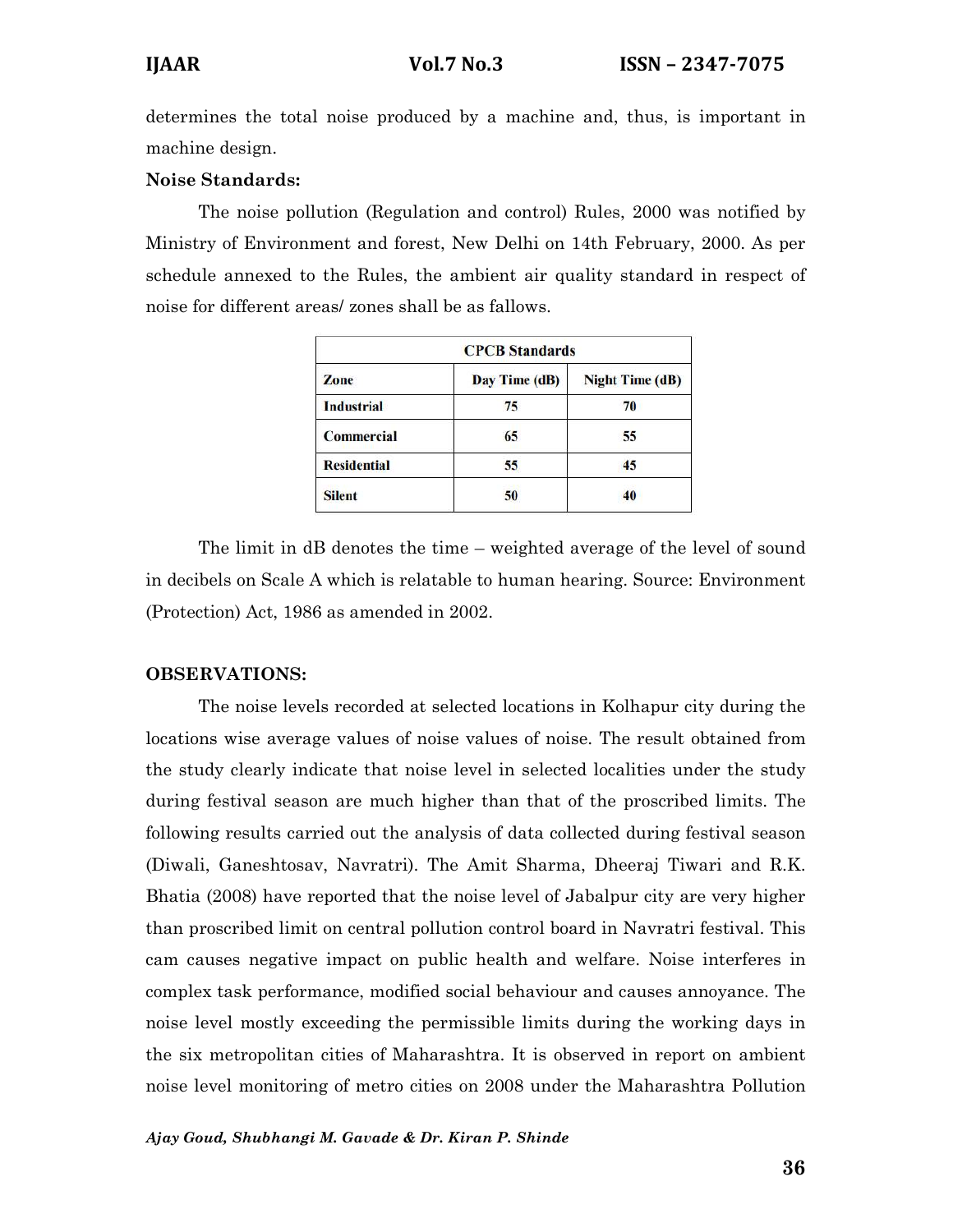Control Board. The most common source of noise at all locations was dhol, banjo and puneridhol. The crowd for the Ganesh idol immersion which in turn increased the traffic have also contributed to the increase in the noise level. It is mentioned in the Maharashtra Pollution Control Board report on Ambient Noise level During Ganesh Festival 2008. Rajiv Hanshal and Yogesh Patil have reported the environmental noise pollution in Kolhapur city, Maharashtra are the hearing effects of a noise that intense enough are noise induced permanent threshold, noise induced threshold shift, and acoustic trauma. Usually these effects are accompanied by tinnitus (Singh and Davar 2004).

| Zone       | <b>Sites</b>     | Normal Day |       | Gokul Ashtami |       | Ganesh Chaturthi |       | Anant Chaturthi |           |
|------------|------------------|------------|-------|---------------|-------|------------------|-------|-----------------|-----------|
|            |                  | Day        | Night | Day           | Night | Day              | Night | Day             | Night     |
| Residental | Rajarampuri      | 62.19      | 54.33 | 68.37         | 60.31 | 67.14            | 59.05 | 56.72           | 54.28     |
|            | ShivajiPeth      | 65.82      | 62.56 | 66.72         | 59.56 | 68.06            | 65.08 | 65.38           | 68.11     |
|            | Uttareshwar      | 65.44      | 61.33 | 67.44         | 61.65 | 93.51            | 84.17 | 67.49           | 68.37     |
|            | MangalwarPeth    | 68.08      | 61.85 | 71.08         | 64.85 | 76.61            | 68.55 | 69.21           | 66.44     |
|            | Tarabai Park     | 63.84      | 60.78 | 69.84         | 65.78 | 72.19            | 65.74 | 55.83           | 55.69     |
|            | Nagala Park      | 66.83      | 55.96 | 67.83         | 62.96 | 55.43            | 51.48 | 58.91           | 54.29     |
| Commercial | Rajarampuri      | 70.12      | 61.52 | 74.94         | 70.52 | 70.31            | 76.26 | 75.67           | 80.43     |
|            | Shahupuri        | 67.81      | 60.03 | 74.16         | 67.03 | 92.6             | 72.13 | 81.08           | 85.37     |
|            | Laxmipuri        | 69.38      | 63.31 | 72.81         | 69.31 | 75.86            | 69.07 | 78.89           | 88.47     |
|            | Mahadwar Road    | 70.98      | 65.33 | 78.49         | 67.03 | 82.15            | 71.15 | 80.03           | 85.06     |
|            | Gujari Corner    | 69.03      | 64.27 | 79.04         | 69.27 | 90.14            | 76.18 | 87.6            | 91.59     |
|            | PapachiTikati    | 68.91      | 60.84 | 73.91         | 68.47 | 81.83            | 74.89 | 74.35           | 71.05     |
|            | BinkhambiMandir  | 70.87      | 59.21 | 73.87         | 61.87 | 84.81            | 77.91 | 68.13           | 72.67     |
|            | MirajkarTikati   | 68.19      | 64.38 | 78.06         | 66.38 | 75.83            | 67.73 | 67.51           | 64.51     |
|            | Gangawesh        | 67.49      | 63.46 | 75.49         | 63.46 | 87.9             | 82.4  | 76.09           | 83.64     |
|            | BinduChowk       | 68.15      | 65.57 | 76.15         | 68.57 | 80.59            | 75.13 | 74.87           | 72.09     |
| Silent     | C.P. R           | 65.43      | 56.76 | 76.43         | 69.76 | 64.44            | 59.17 | 62.38           | 56.14     |
|            | Court            | 60.86      | 54.63 | 64.86         | 57.63 | 67.68            | 61.27 | 54.91           | 52.71     |
|            | Collector Office | 64.44      | 58.35 | 69.44         | 62.35 | 65.43            | 58.63 | 56.47           | 62.36     |
| Industrial | Y.P.Powar Nagar  | 69.94      | 64.19 | 70.94         | 62.19 | 70.58            | 64.74 | 69.56           | 59.74     |
|            | Udyam Nagar      | 70.58      | 66.61 | 74.58         | 67.61 | 73.67            | 69.31 | 64.73           | $61.58\,$ |

**Table No: 2 Noise Level in the Kolhapur City (in dB)**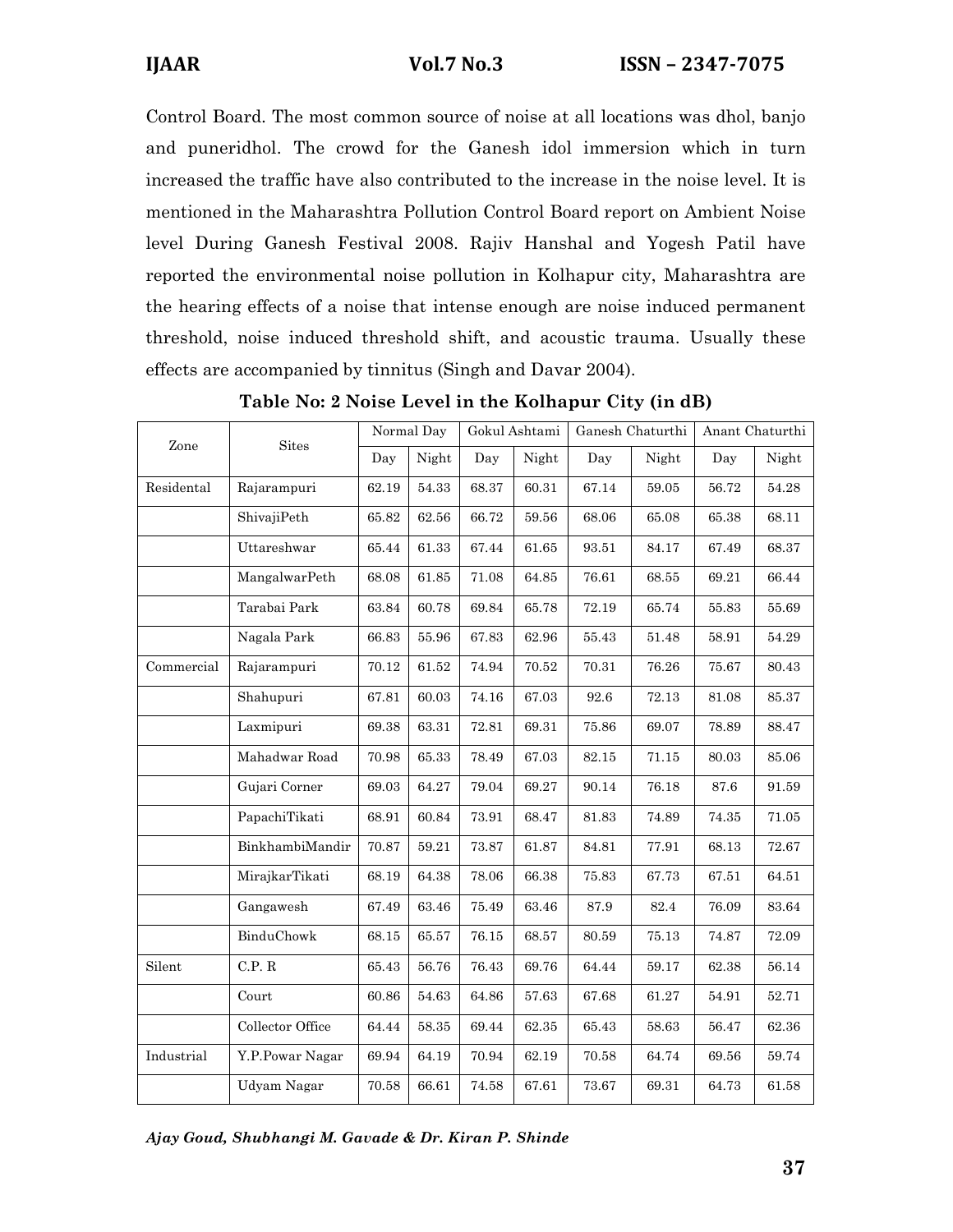|            | <b>Sites</b>     | Ghatasthapna |           | Dasara    |           | Dhanotrayodashi |           | Laxmi Pujan |              |
|------------|------------------|--------------|-----------|-----------|-----------|-----------------|-----------|-------------|--------------|
| Zone       |                  | Day          | Night     | Day       | Night     | Day             | Night     | Day         | Night        |
| Residental | Rajarampuri      | 65.51        | 59.94     | 69.51     | 58.69     | 69.71           | 60.27     | 66.51       | 60.31        |
|            | ShivajiPeth      | 66.72        | 59.16     | 68.62     | 56.34     | 70.15           | 57.48     | 68.72       | 59.56        |
|            | Uttareshwar      | 68.44        | 61.35     | 69.64     | 58.23     | 72.22           | 61.20     | 65.44       | 61.65        |
|            | MangalwarPeth    | 71.08        | 60.81     | 70.16     | 60.41     | 69.83           | 60.58     | 71.08       | 64.85        |
|            | Tarabai Park     | 66.84        | 60.48     | $67.55\,$ | 51.65     | 71.55           | 57.21     | 67.84       | 65.78        |
|            | Nagala Park      | 65.53        | 58.89     | 65.91     | 54.16     | 69.29           | 56.12     | 65.83       | 62.96        |
| Commercial | Rajarampuri      | 78.06        | 63.52     | 70.42     | 59.26     | 70.35           | $61.75\,$ | 74.12       | $\bf{65.52}$ |
|            | Shahupuri        | 75.37        | 61.03     | 68.87     | 61.08     | 71.22           | 62.40     | 75.37       | 67.03        |
|            | Laxmipuri        | 70.41        | 64.37     | 72.61     | 57.29     | 73.42           | 63.98     | 72.81       | $68.31\,$    |
|            | Mahadwar Road    | 77.98        | 64.13     | 75.48     | 58.45     | 72.48           | 65.36     | 77.98       | 67.33        |
|            | Gujari Corner    | 77.03        | 66.01     | 7663      | 59.56     | 69.85           | 60.21     | $78.03\,$   | 66.27        |
|            | PapachiTikati    | 76.91        | 69.04     | 73.41     | 59.80     | 72.65           | 62.25     | 74.91       | 68.84        |
|            | BinkhambiMandir  | 71.15        | 65.28     | 69.67     | 60.24     | 70.98           | 61.58     | 71.87       | $67.21\,$    |
|            | MirajkarTikati   | 71.74        | 63.88     | 70.59     | 58.35     | 69.45           | 57.45     | 72.19       | 64.38        |
|            | Gangawesh        | 67.49        | $61.36\,$ | $71.40\,$ | $57.12\,$ | 74.85           | 61.30     | 75.49       | 66.46        |
|            | BinduChowk       | 70.25        | 63.57     | 70.16     | 62.52     | 71.30           | $57.26\,$ | 76.15       | 68.57        |
| Silent     | C.P. R           | 67.43        | 56.76     | 69.13     | 58.67     | 68.25           | 57.18     | 65.43       | 59.76        |
|            | Court            | 63.47        | 50.42     | 68.79     | 57.80     | 70.41           | 56.32     | 63.86       | 57.63        |
|            | Collector Office | 66.31        | 49.35     | 65.36     | 52.77     | 71.29           | 59.64     | 66.44       | $62.35\,$    |
| Industrial | Y.P.Powar Nagar  | 69.94        | 58.37     | $70.52\,$ | 53.44     | 70.42           | 58.61     | 70.94       | 70.19        |
|            | Udyam Nagar      | 70.58        | 56.12     | 69.64     | $58.35\,$ | 71.29           | $63.48\,$ | 72.58       | 69.61        |

**Table No: 2 Noise Level in the Kolhapur City (in dB)**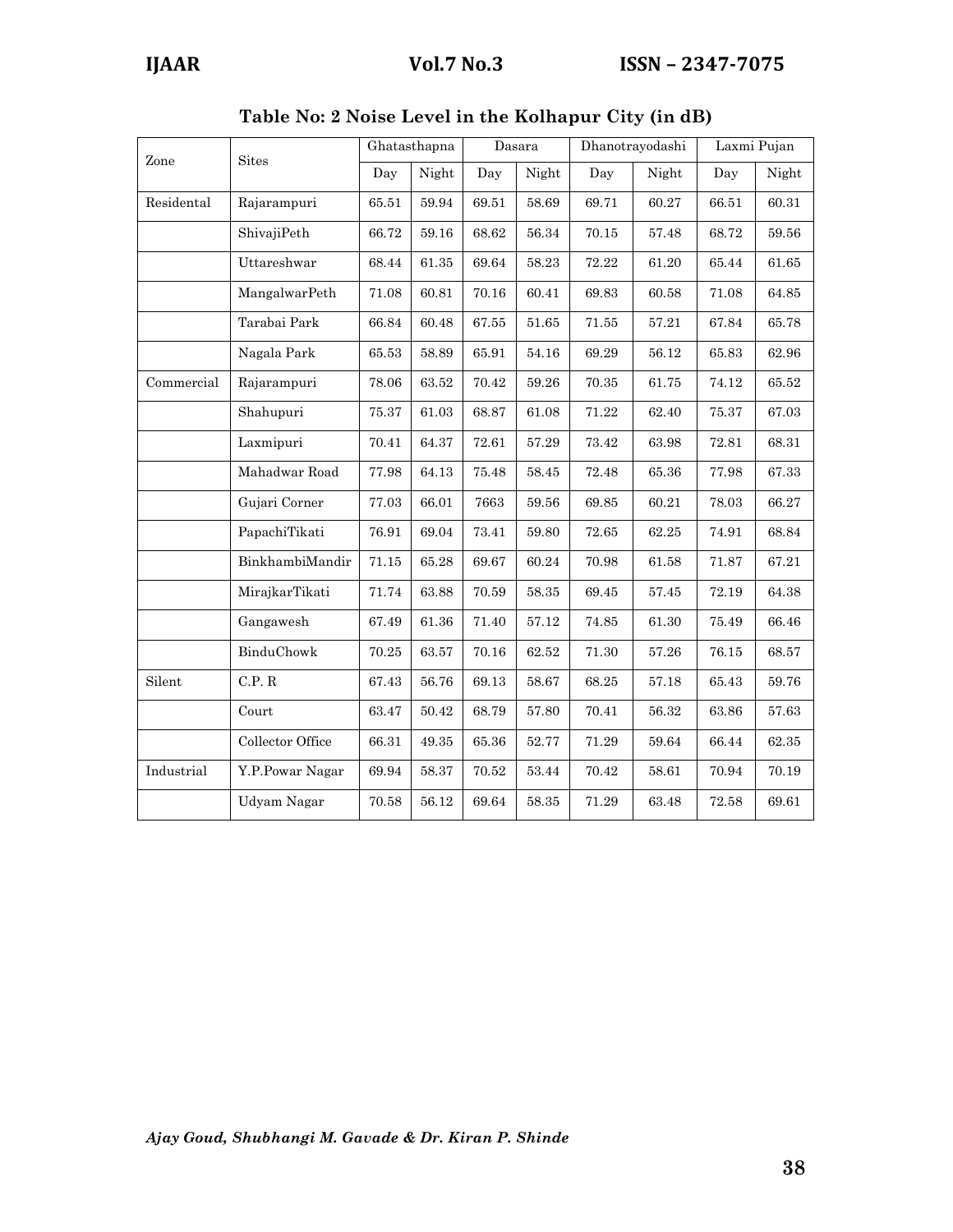| Zone       | <b>Sites</b>     |       | Diwali Padwa | Bhaubij |       |  |
|------------|------------------|-------|--------------|---------|-------|--|
|            |                  | Day   | Night        | Day     | Night |  |
| Residental | Rajarampuri      | 68.66 | 57.10        | 69.68   | 59.98 |  |
|            | ShivajiPeth      | 74.68 | 63.90        | 68.71   | 60.75 |  |
|            | Uttareshwar      | 72.28 | 62.18        | 64.06   | 57.18 |  |
|            | MangalwarPeth    | 70.39 | 59.20        | 65.07   | 59.15 |  |
|            | Tarabai Park     | 67.11 | 56.70        | 68.36   | 58.54 |  |
|            | Nagala Park      | 66.91 | 58.35        | 65.18   | 56.10 |  |
| Commercial | Rajarampuri      | 72.41 | 62.12        | 69.41   | 65.38 |  |
|            | Shahupuri        | 68.21 | 62.88        | 67.21   | 61.12 |  |
|            | Laxmipuri        | 73.58 | 61.80        | 68.71   | 60.16 |  |
|            | Mahadwar Road    | 72.51 | 58.35        | 70.11   | 66.70 |  |
|            | Gujari Corner    | 70.09 | 61.87        | 68.49   | 59.66 |  |
|            | PapachiTikati    | 71.18 | 60.70        | 69.57   | 63.11 |  |
|            | BinkhambiMandir  | 70.80 | 60.79        | 68.11   | 61.20 |  |
|            | MirajkarTikati   | 68.45 | 58.12        | 67.28   | 58.36 |  |
|            | Gangawesh        | 74.30 | 60.21        | 66.91   | 60.27 |  |
|            | BinduChowk       | 71.18 | 61.70        | 67.33   | 62.51 |  |
| Silent     | C.P. R           | 69.96 | 60.34        | 65.21   | 60.21 |  |
|            | Court            | 68.02 | 61.45        | 60.26   | 56.33 |  |
|            | Collector Office | 70.58 | 57.10        | 62.80   | 63.38 |  |
| Industrial | Y.P.Powar Nagar  | 67.54 | 58.61        | 67.18   | 58.61 |  |
|            | Udyam Nagar      | 69.35 | 60.42        | 69.27   | 60.42 |  |

|  |  | Table No: 2 Noise Level in the Kolhapur City (in dB) |  |
|--|--|------------------------------------------------------|--|
|  |  |                                                      |  |

Source: Field Work Data 2019 (Note: Day Time: 09 AM, Night Time: 12PM)

# **Ganesh Festival:**

*Ajay Goud, Shubhangi M. Gavade & Dr. Kiran P. Shinde*  The Ganesh festival widely celebrated in Kolhapur city. Maximum noise level was 93.51dB in UttarashewarPeth. It was observed in day time. Minimum noise level 55.43dB was observed in Nagala park residential area at day time. In case of night time the minimum noise level 84.17 in Uttarashewarpeth and minimum level is 46.94dB Shivaji University at night time. Both are residential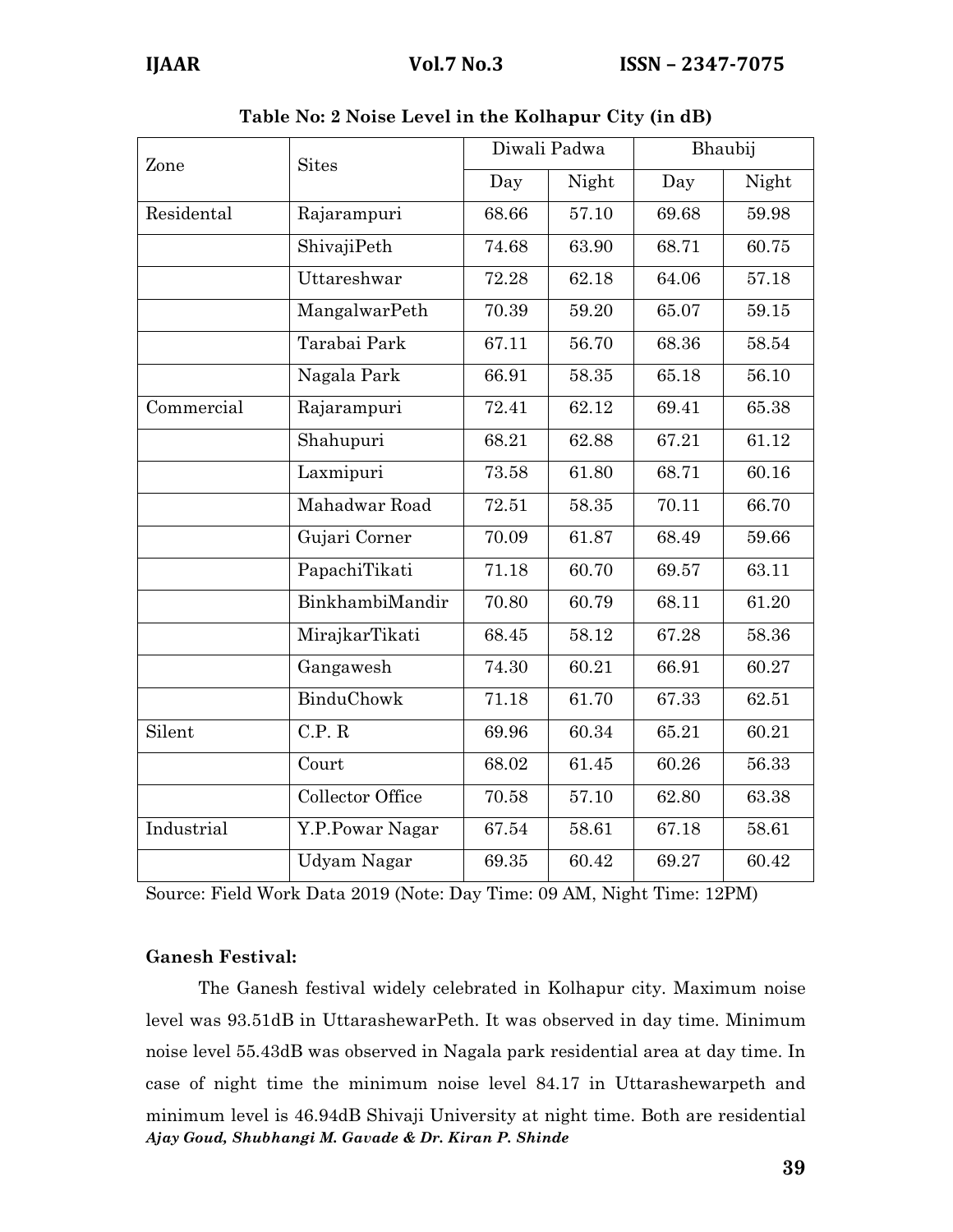and silent zone. The last day is AnantChaturthi of Ganesh festival. The 87.60dBwas maximum level observed in PapachiTikti area and minimum level 54.91dB observed in court area at day time. In night time, maximum level 91.59dB was observed in PapachiTikti area and minimum noise level was 52.89dB in Shivaji University.

# **Navratri festival:**

Ghatasthapna is the first day of Navratri festival maximum noise level was 78.06dB observed in Rajarampuri commercial zone and minimum level 54.76dB in Shivaji University at day time. In night time minimum level 49.35dB and maximum noise level 69.04dB. It was observed in collector Office and PapachiTikti area. Last day of Navratri festival is Dasara. This time maximum noise level 76.63dB in Gujari Corner. In night time highest noise level 62.52dB was observed in Binduchouk,

# **Diwali festival:**

Diwali is an important hindu festival. It is widely celebrated in Indian tradition. It first day of Diwali is Vasubaras and Dhanyotradashi. On 25 Oct. 2019, maximum and minimum noise level 74.85dB and 60.48dB was observed in Gangawesh. In night time maximum noise level 65.30dB and minimum 50.15 was observed in Mahadwar road. On 27 Oct. 2019 Gujari Corner observed reading maximum was 78.03 and minimum reading observed in court area 63.86dB at day time. Maximum level 70.19dB in Y P Powar Nagar. During Diwali Padwa on 28 Oct. 2019 maximum noise level is 74.68dB and minimum noise level 60.51dB was observed in day time. The minimum noise level 51.20 dB and 63.90 dB maximum level was observed in night time.

# **RESULT, CONCLUSION & SUGGESTION: RESULT:**

 The data computed for 22 selected areas of Kolhapur city is divided into 4 zones (Industrial, Silent, Commercial and Residential) as per the CPCB guidelines and surveys. Some of the most important festivals of Kolhapur city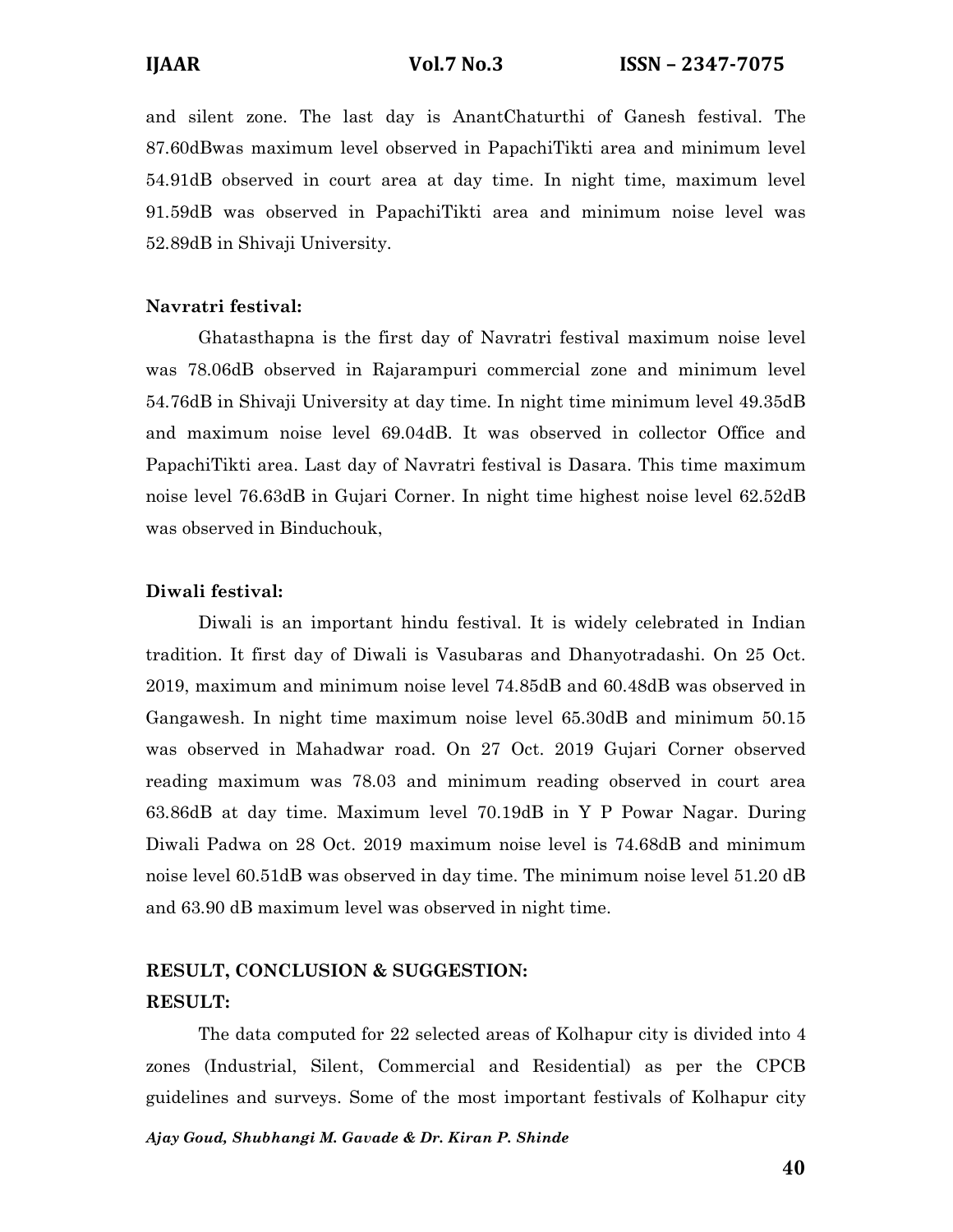like other than the traditional in Indian festivals like Diwali, Ganeshotsav, Navratri. All festivals widely celebrated across Maharashtra, but Kolhapur add unique zing to the event. It was observed the highest value for all selected areas varied markedly. It could be already seen that the highest noise level 93.51 dB in Ganesh Chaturthi. It was observed in residential area during time 9.00 am to 6.00 pm at day time. The maximum noise level was observed in Diwali and Ganeshotsav and minimum noise level was observed in Navratri and other festivals. It was increased by the 28.07dB as compared to the normal day's noise level. Similarly, the lowest noise level was 54.75 in Navratri Festival.

In time highest noise level is 84.17dB of Ganshotsav festival in residential zone during time 10.00 pm to 6.00 am. It was increased by 22.84dB as compared to normal days. The lowest noise level is 49.35dB of silent zone in Navratri festival during time 10.00 pm to 6.00 am at time. It was decreased by the 8.36dB as compared to normal day. Sometime noise level was decreased in festivals season. E.g. in silent zone noise level was decreased by 3.36dB as compared to the normal day, in night time. Some as Commercial zone in Diwali festival.

### **CONCLUSION:**

Ganeshtosav and Diwali are two main noisy festivals in Kolhapur city which above the permissible noise level above CPCB limit within the city boundary. In Diwali and Ganeshtosav noise level is high residential and commercial zone. Some time in festivals season, noise level decreased in silent zone. Industrial noise level is high; this noise level was above the CPCB limits in normal day. The main source of noise is sound systems noise and huge loud speaker during in Diwali, Ganeshtosav and Navratri. The noise level on the day of Janata Curfew is low as compared to other working days due to the total closure of all the dealation, traffic. Therefore, there is a need for increased awareness among people including the Government officials to prevent the longterm health risks associated with noise pollution. Sometime noise was decreased by the 13.85dB in Navratri festival. It was observed in silent zone. In festival season Noise level was increased in residential and commercial area as compared to the Normal day and CPCB limits.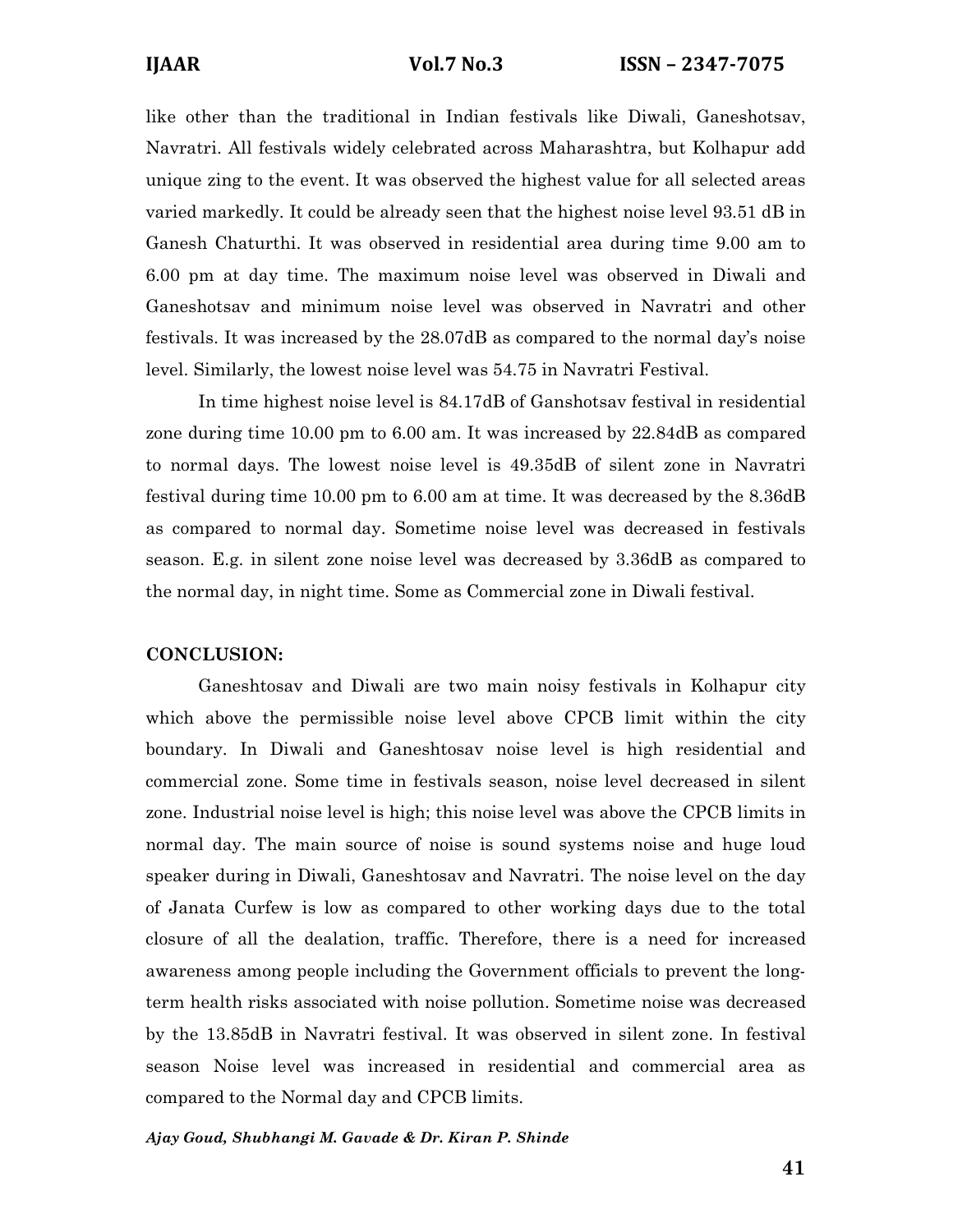# **SUGGESTIONS:**

 Considering the present trend and future prospects of Kolhapur city, it is imperative for the government and the local authorities to take necessary steps or actions to save people from the menace of noise pollution. Some of the preventive steps in Kolhapur city, which can be taken by the government or regulatory agency are:

- 1. Improvement and proper maintenance of road conditions which will smoothen the flow of traffic.
- 2. Enforcement to ban the use of horns in silence area or zones as well as restriction of horns by vehicles when passing by residential areas.
- 3. Ban on use of heavy vehicles in commercial and residential areas during day time or diversion of traffic to minimize noise pollution.
- 4. Intensive plantation in open spaces, near residential and industrial places.
- 5. Periodic noise inspection on roads.
- 6. Noise impact assessment for any new or additional projects before granting the approval.
- 7. Proper enforcement of already existing legislation to control noise pollution.
- 8. Creating awareness among the masses through environmental workshops, campaign, mass media, press, radio, TV, newspaper, etc.
- 9. Recognition of the right of the citizens to enjoy noise free environment through some constitutional guarantee.
- 10.Declaration of noise as an offence on personal liberty and healthy living.
- 11.Prescribe volume pitch level for loudspeakers at; religious places. Processions/ public gathering and festivals.
- 12.Appoint inspectors in local bodies for mounting check on noise proliferation due to social activities.
- 13.Ban industrial and noisy trades/ works in residential areas.

# **REFERENCES:**